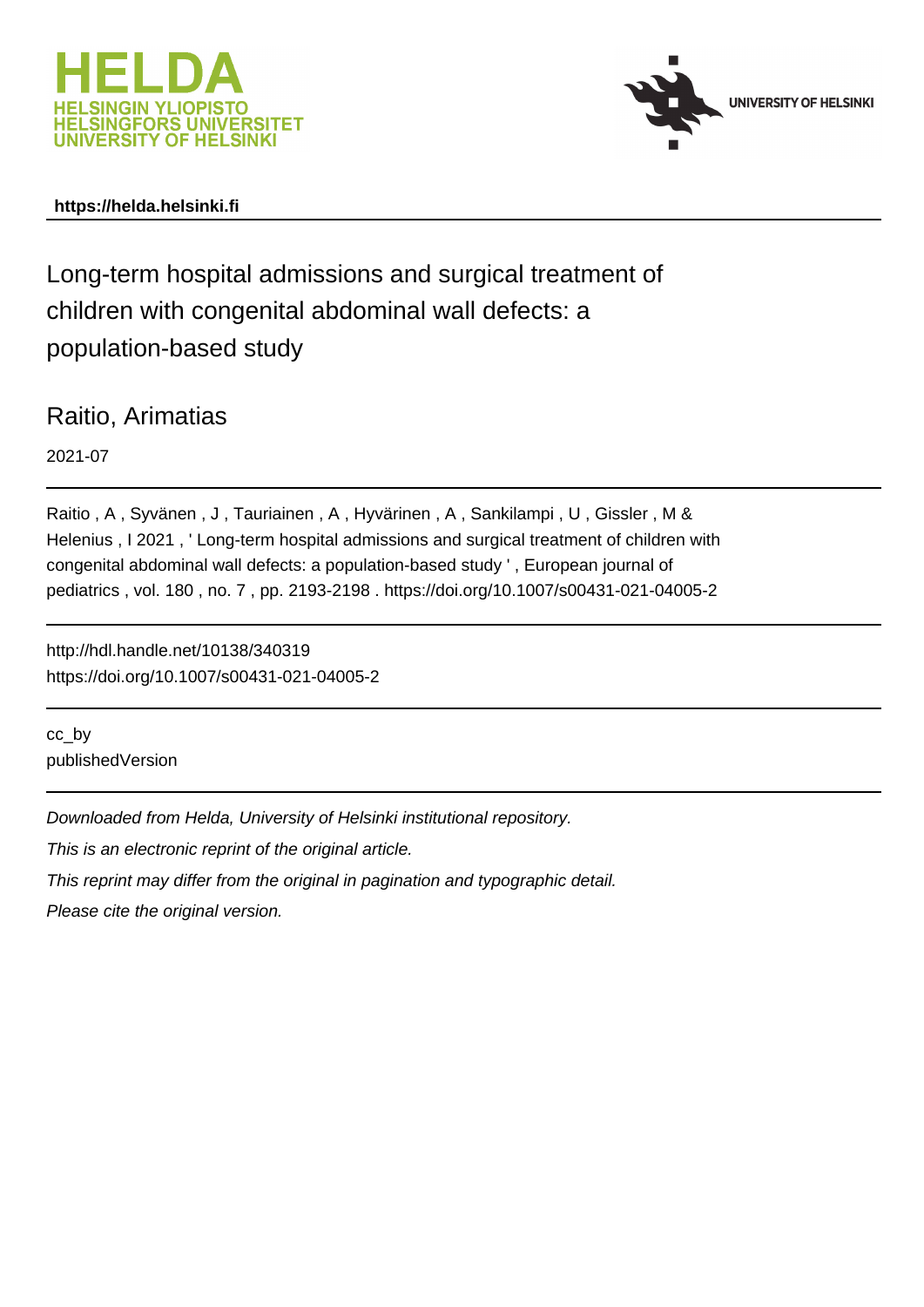#### ORIGINAL ARTICLE



# Long-term hospital admissions and surgical treatment of children with congenital abdominal wall defects: a population-based study

Arimatias Raitio<sup>1</sup>  $\cdot$  Johanna Syvänen<sup>1</sup> · Asta Tauriainen<sup>1,2</sup> · Anna Hyvärinen<sup>3</sup> · Ulla Sankilampi<sup>4</sup> · Mika Gissler<sup>5,6</sup> · Ilkka Helenius<sup>7</sup>

Received: 21 January 2021 / Revised: 23 February 2021 /Accepted: 25 February 2021 / Published online: 5 March 2021 C The Author(s) 2021

#### Abstract

Congenital abdominal wall defects, namely, gastroschisis and omphalocele, are rare congenital malformations with significant morbidity. The long-term burden of these anomalies to families and health care providers has not previously been assessed. We aimed to determine the need for hospital admissions and the requirement for surgery after initial admission at birth. For our analyses, we identified all infants with either gastroschisis  $(n=178)$  or omphalocele  $(n=150)$  born between Jan 1, 1998, and Dec 31, 2014, in the Register of Congenital Malformations. The data on all hospital admissions and operations performed were acquired from the Finnish Hospital Discharge Register between Jan 1, 1998, and Dec 31, 2015, and compared to data on the whole Finnish pediatric population (0.9 million) live born 1993−2008. Patients with gastroschisis and particularly those with omphalocele required hospital admissions 1.8 to 5.7 times more than the general pediatric population  $(p<0.0001)$ . Surgical interventions were more common among omphalocele than gastroschisis patients ( $p=0.013$ ). At the mean follow-up of 8.9 (range 1.0–18.0) years, 29% (51/178) of gastroschisis and 30% (45/150) of omphalocele patients required further abdominal surgery after discharge from the neonatal admission.

Conclusion: Patients with gastroschisis and especially those with omphalocele, are significantly more likely than the general pediatric population to require hospital care. Nevertheless, almost half of the patients can be treated without further surgery, and redo abdominal surgery is only required in a third of these children.

#### What is Known:

- There are no reports on the long-term need for hospital admissions and surgery in these children
- What is New:
- Patients with abdominal wall defects are significantly more likely than the general pediatric population to require hospital care

• Almost half of the patients can be treated without further surgery, and abdominal redo operations are only required in a third of these children

Keywords Congenital abdominal wall defect . Exomphalos . Gastroschisis . Omphalocele . Hospital care

Communicated by Piet Leroy

 $\boxtimes$  Arimatias Raitio [arimatias.raitio@fimnet.fi](mailto:arimatias.raitio@fimnet.fi)

> Johanna Syvänen johanna.syvanen@fimnet.fi

Asta Tauriainen asta.tauriainen@fimnet.fi

Anna Hyvärinen anna.hyvarinen@tuni.fi

Ulla Sankilampi ulla.sankilampi@kuh.fi

Mika Gissler mika.gissler@thl.fi

Ilkka Helenius ilkka.helenius@helsinki.fi

Extended author information available on the last page of the article

<sup>•</sup> Gastroschisis and omphalocele are congenital malformations with significant morbidity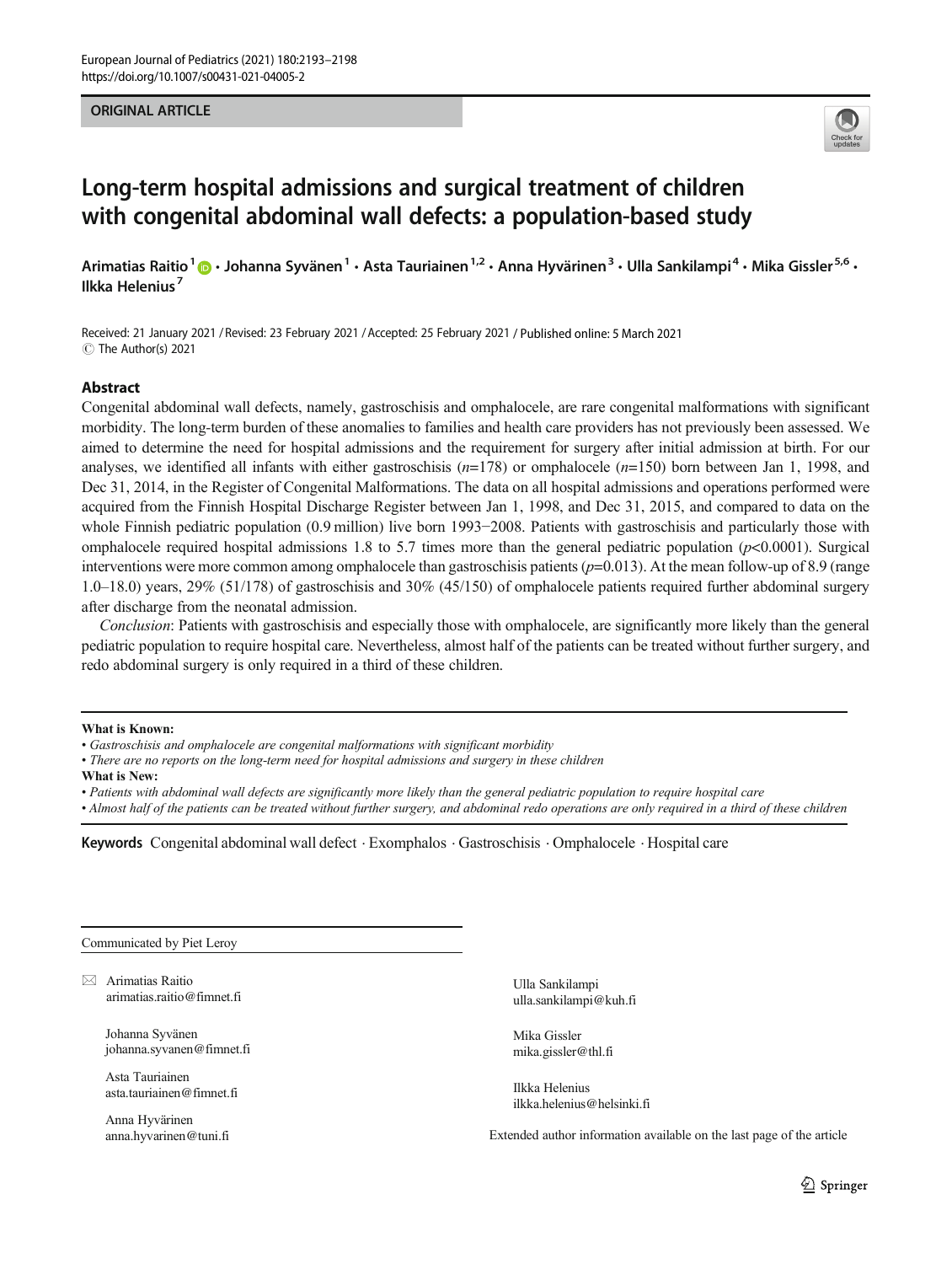#### Introduction

Major congenital anomalies, including gastroschisis and omphalocele, have an impact on the quality and length of life of affected individuals. Both these aforementioned abdominal wall defects (AWDs) are relatively rare congenital anomalies with respective prevalences of 1.85 and 1.96 per 10,000 births in Finland [1, 2]. Gastroschisis often presents as an isolated anomaly [1, 3] and has good long-term outcomes, and abdominal reoperations are rarely required [4]. Omphalocele, on the other hand, is often associated with other severe comorbidities including chromosomal abnormalities and cardiac defects [2, 5, 6]. Consequently, up to 60% of patients with giant omphalocele suffer from persistent medical problems [7, 8]. However, long-term complaints are rare among patients with small omphalocele [9].

There are a handful of studies on the burden imposed by selected congenital anomalies and Down's syndrome on hospital care [10–14]. The data on the need, duration, and frequency of hospital admissions and surgical treatment are important not only for health care providers but also for families and caregivers preparing to live with a child with a congenital anomaly. Early studies have demonstrated that gastroschisis is associated with significant morbidity and even mortality after the neonatal period [15], especially among patients with complex gastroschisis [16–18]. However, there are so far no published studies on the long-term need for hospital admission and operations among patients with gastroschisis and particularly omphalocele during childhood.

The purpose of this population-based register study was therefore to assess the burden associated with AWDs on patients' families and on the health care system by determining the number of hospital admissions, total time spent in hospital, and the number of surgical interventions in children with gastroschisis and omphalocele. Additionally, we wanted to compare these data with those of the general pediatric population of our country. We hypothesized that children with gastroschisis would have significantly less need for hospital readmissions and redo abdominal surgery after initial admission than children with omphalocele.

### Material and methods

All children born with AWD between Jan 1, 1998, and Dec 31, 2014, were identified in the Finnish Register of Congenital Malformations (FRM) allowing a minimum of one-year follow-up. The register contains data on all live births, stillbirths, and fetuses from spontaneous abortions and elective terminations of pregnancy for fetal anomalies, all with at least one major congenital anomaly. These anomalies and chromosomal defects are coded according to an extended version of the 9th Revision of the International

Classification of Diseases (ICD-9) of the World Health Organization. According to the system of the European Surveillance of Congenital Anomalies (EUROCAT) [19], minor anomalies were excluded. The data on hospital admissions were collected from the Finnish Hospital Discharge Register (FHDR). Both these registers are maintained by the Finnish Institute for Health and Welfare (THL).

FRM receives nationwide data on congenital and fetal anomalies from hospitals, healthcare professionals, and cytogenic laboratories. With the help of the unique personal identification code (PIC), FRM also draws data from other national health registers including Medical Birth Register, Register on Induced Abortions, FHDR, and The Register of Visual Impairment, all maintained by THL, as well as from Cause-of-Death Register, maintained by Statistics Finland. The data quality and coverage of these registers have been validated and considered good in several studies [20–23].

Nationwide data on all hospital discharges and outpatient visits are registered in FHDR, and the study population identified in FRM was cross-linked with the FHDR data by the PIC. Basic variables collected in FHDR include the date of birth, sex, area of residence, admission and discharge dates, surgical procedures, and diagnoses of patients' medical problems. Diagnoses were recorded according to the ICD-10, and the operations were registered according to the Finnish version of NOMESCO (Nordic Medico-Statistical Committee) Classification of Surgical Procedures (NCSP). Numbers of all hospital admissions in gastroschisis and omphalocele patients (excluding the birth episode) between Jan 1, 1998, and Dec 31, 2015, were analyzed and compared with the whole live born pediatric population 1993−2008 (n=942,692). Surgical and nonsurgical admissions were analyzed separately including days spent in the hospital, as well as number and type of surgical operations. Surgical procedures were categorized by surgical specialty and general pediatric surgery procedures by anatomical location (abdominal, groin, and intravenous access).

#### Statistical analysis

A one-sample t test was used to compare continuous variables, and Kaplan-Meier analysis was utilized for operation-free survival. A significance level of  $p < 0.05$  (two-tailed) was set. Analyses were performed using JMP Pro, version 13.1.0 for Windows (SAS Institute Inc., Cary, North Carolina, USA).

## Ethical considerations

The approval of the Institutional Review Board at Turku University Hospital was obtained before conducting this study. The Finnish Institute for Health and Welfare gave permission to use their health register data in this study.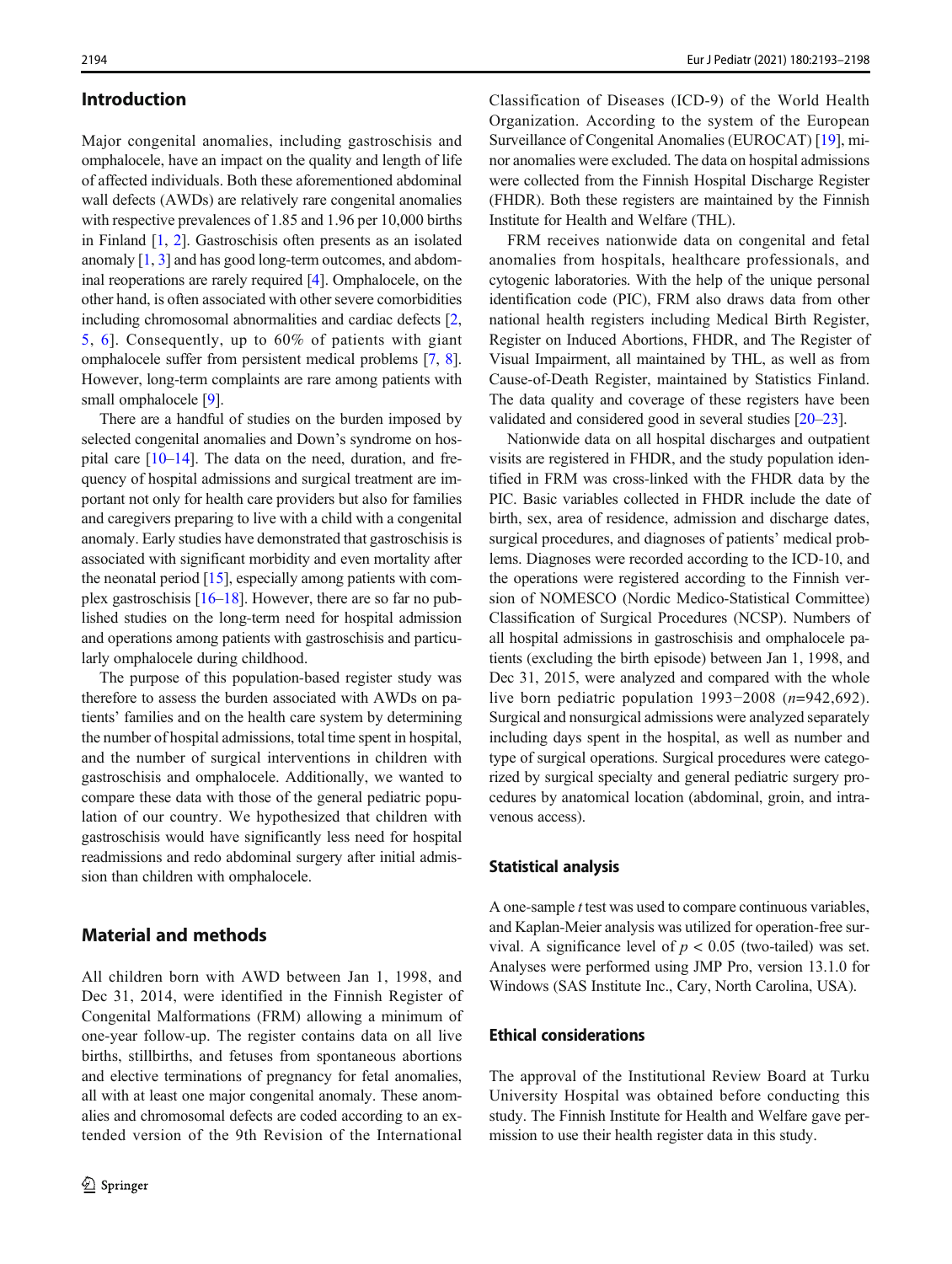## **Results**

We identified 178 infants with gastroschisis and 150 with omphalocele in the registers born between Jan 1, 1998, and Dec 31, 2014. These 328 children with AWDs had altogether 1,507 hospital admissions and spent 7,465 days in the hospital during our 18-year study period (Table 1). The median followup time was 8.2 (range 1.0–18.0) years for gastroschisis and 9.9 (range 1.2–17.9) years for omphalocele patients. The whole live born pediatric population 1993−2008, used as a reference, had 1,524,481 hospital admissions in total with 4,194,675 hospital days during the 17–year period. The mean number of hospital admissions in our control population was thus 0.10, and the mean length of inpatient care is 0.3 days per child per year.

In gastroschisis patients, the annual mean number of hospital admissions was 0.18 with 0.9 days on average spent in the hospital. The corresponding numbers for omphalocele were 0.34 admissions and 1.7 days in hospital annually. In gastroschisis patients, the number of admissions and inpatient days was, respectively, 1.8 and 3.0 times higher than that in the general population ( $p<0.0001$  and  $p=0.003$ ). Omphalocele patients, on the other hand, were annually 3.4 times more likely to be admitted to the hospital and spent 5.7-fold more days per year as inpatients  $(p<0.0001$  for both). The majority of the admissions were nonsurgical among both gastroschisis and omphalocele patients; 71% and 64% of all admissions, respectively. The first year of life accounted for 45% of these admissions in gastroschisis and 35% in omphalocele patients.

The most common types of surgery were ear, nose, and throat (ENT) operations, gastrointestinal (GI) surgery, and groin surgery, which included operations for inguinal hernia and undescended testicles. Bowel obstruction required surgery in nine (5%) gastroschisis and four (3%) omphalocele patients. Other laparotomies in 20 gastroschisis and 18 omphalocele patients involved bowel resections, stoma formations and closures, and antireflux surgery. A significant number of operations related to intravenous (IV) access were observed among patients with omphalocele, and contrary to the gastroschisis cohort, they also required cardiac and urological procedures (Table 2).

Patients with omphalocele were statistically more likely to require surgery than those with gastroschisis after their initial admission  $(p=0.013,$  Fig. 1). Gastrointestinal operations and/ or abdominal wall hernia operations were equally common in both patient groups: 51/178 (29%) in gastroschisis and 45/150 (30%) in omphalocele (Fig. 2). Recurrent or residual abdominal wall hernia operations were performed in 25/178 (14%) patients with gastroschisis and 28/150 (19%) with omphalocele. As presented in Fig. 1, the majority of omphalocele patients (55%) and 48% of gastroschisis patients requiring surgery were operated on before the age of one year, and after, infancy surgical intervention was required less often.

## **Discussion**

According to this population-based study, the need for hospital care among patients with AWDs is multiple-fold compared to the general pediatric population. To the best of our knowledge, no studies on long-term need for care and operations among AWD patients have been published. Children with major birth defects have been reported to be 2.5 times more likely on average to require hospital care than children without congenital defects [10], and even higher numbers have been reported with orofacial clefts [13] and limb deficiencies [14].

In our study, both gastroschisis and omphalocele were associated with significantly higher frequency and duration of hospital admissions than the general pediatric population. An Australian study by Colvin et al. [10] reported childhood hospital admissions to be 2.5 times more likely among children with major congenital anomalies, which is well within the range of our findings among gastroschisis patients. Omphalocele, on the other hand, was associated with over fivefold risk of inpatient stay, which is comparable with English national hospital admission data on patients with cleft lip and/or palate [13]. We postulate that the greater number of hospital admissions in omphalocele is likely a reflection of the greater number of associated anomalies and syndromes often seen in these patients [2, 24–26].

Less than half of the patients with gastroschisis (48%) required surgical intervention after their initial admission at birth. According to the published literature, umbilical hernia appears to be rather common after gastroschisis repair [27, 28]. Sutureless closure has been reported to be associated with

| ents<br>le |                         | Patients with hospital admissions $(\%)$<br>Range of admissions/patient | Median days in hospital<br>(range) |
|------------|-------------------------|-------------------------------------------------------------------------|------------------------------------|
|            | Gastroschisis $(n=178)$ | 143 $(80.3\%)$                                                          | 5                                  |
|            |                         | $0 - 31$                                                                | $(0 - 302)$                        |
|            | Omphalocele $(n=150)$   | 116(77.3%)                                                              | 6                                  |
|            |                         | $0 - 63$                                                                | $(0 - 387)$                        |

Table 1 The number of pati with hospital admissions in gastroschisis and omphaloce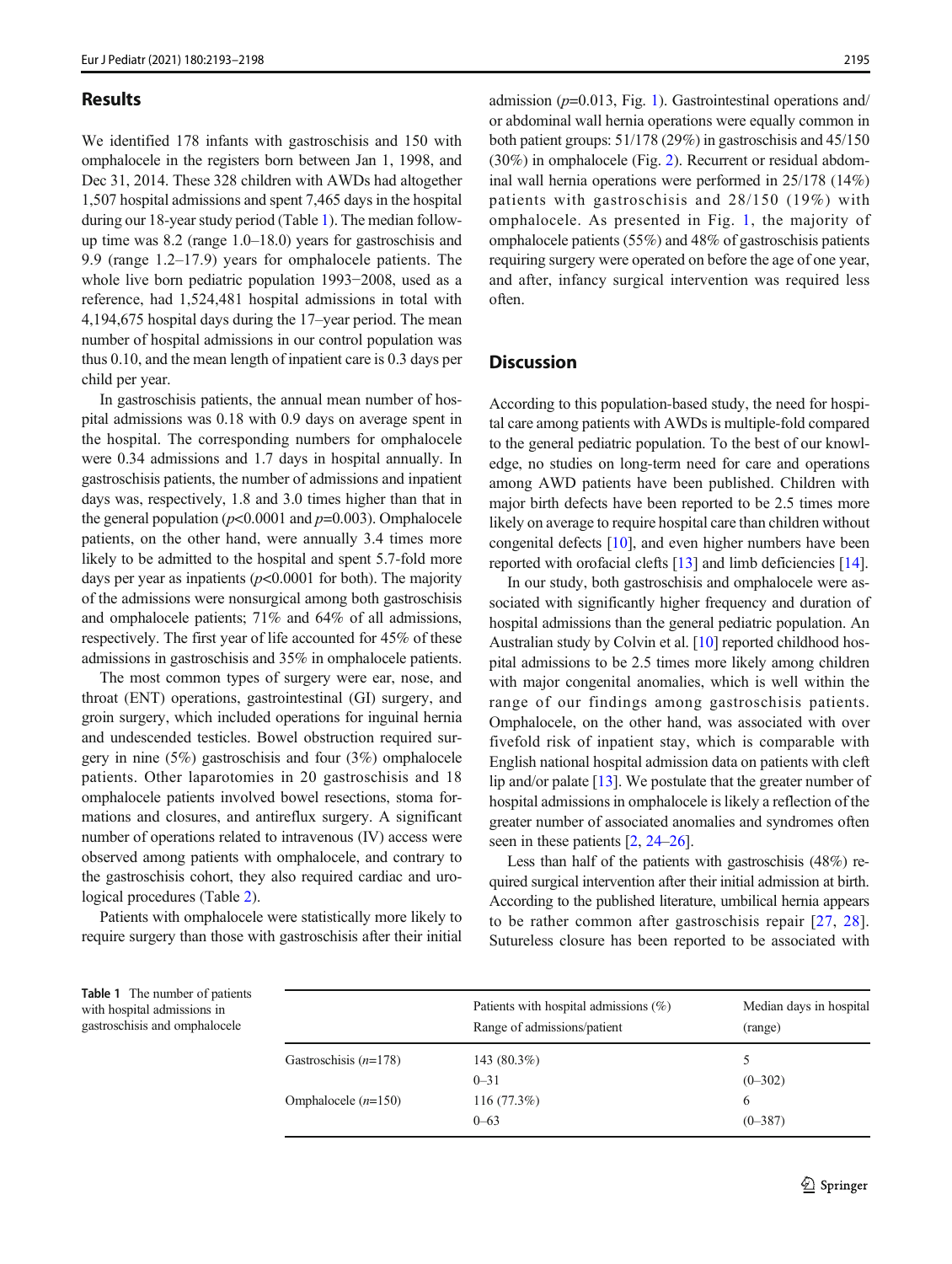|                            | All surgery<br>(n)<br>Range of<br>operations/<br>patient | GI surgery<br>(n)<br>Range<br>of operations/<br>patient | Groin surgery<br>(n)<br>Range<br>of operations/<br>patient | IV access<br>(n)<br>Range<br>of operations/<br>patient | Urologic<br>surgery<br>(n)<br>Range<br>of operations/<br>patient | Orthopedic<br>surgery<br>(n)<br>Range<br>of operations/<br>patient | <b>ENT</b><br>operations<br>(n)<br>Range<br>of operations/<br>patient | Cardiac<br>surgery<br>(n)<br>Range<br>of operations/<br>patient |
|----------------------------|----------------------------------------------------------|---------------------------------------------------------|------------------------------------------------------------|--------------------------------------------------------|------------------------------------------------------------------|--------------------------------------------------------------------|-----------------------------------------------------------------------|-----------------------------------------------------------------|
| Gastroschisis<br>$(n=178)$ | 48\% (86)<br>$0 - 14$                                    | $16\% (29)$<br>$0 - 4$                                  | $14\% (25)$<br>$0 - 2$                                     | $8\%$ (15)<br>$0 - 4$                                  | $\mathbf{0}$                                                     | $2\%$ (4)<br>$0 - 2$                                               | $19\%$ (33)<br>$0 - 7$                                                | $\mathbf{0}$                                                    |
| Omphalocele<br>$(n=150)$   | $62\%$ (93)<br>$0 - 31$                                  | $15\% (22)$<br>$0 - 6$                                  | $25\%$ (37)<br>$0 - 4$                                     | $15\% (23)$<br>$0 - 3$                                 | $6\%$ (9)<br>$0 - 15$                                            | $7\%$ (11)<br>$0 - 12$                                             | $23\%$ (34)<br>$0 - 9$                                                | $8\%$ (12)<br>$0 - 6$                                           |

Table 2 The percentage and number of patients requiring surgery after initial admission among gastroschisis and omphalocele patients

13% incidence of umbilical hernia requiring surgical repair [28]. We reported a surgical repair rate of 14%, which may at least partially be explained by the longer follow-up period than in previously published studies. De Bie et al. reported a 5.6% risk of acute abdominal complications in long-term follow-up among patients with simple gastroschisis. In our cohort, 17% of patients underwent GI surgical operations including both elective and emergency procedures. However, our cohort also included patients with complex gastroschisis which is reported to be associated with over 60% risk of reoperation [29].

Majority of omphalocele patients (62%) required surgical care after being discharged. As omphalocele is often associated with other congenital anomalies, a wider range of operations including cardiac, orthopedic, and urological surgery was performed on omphalocele patients in contrast to gastroschisis. Also, operations for undescended testicles were more common among omphalocele than among gastroschisis patients as we reported earlier [30]. Adhesive bowel obstruction has previously been reported to occur in up to 15% of omphalocele patients [31, 32], which is in line with our 15% frequency of GI surgical reoperation reported here. The requirement for reoperation(s) due to abdominal wall defect depends on the size of the defect and the methods of treatment [33]. We reported a somewhat



Fig. 1 Operation-free survival for patients with abdominal wall defects. Solid line representing omphalocele and dotted line gastroschisis patients. Number of patients at risk and years of follow-up in  $x$  scale

higher rate of hernia operations among omphalocele patients than in gastroschisis (19% vs. 14%). However, this is likely to include cases with initial conservative treatment of the defect with delayed fascial closure, which makes comparison with previous data challenging.

The strength of the study is that the register data stored in the FRM and the FHDR are both validated with high accuracy and full country coverage [34, 35]. All hospitals report to the register, and there are no private children's hospitals in Finland. Before entering the data in the register, all case data were further validated by examining all available medical records and radiographs. Furthermore, hospitals are expected to report the diagnosis and operation codes accurately as these are the bases for hospital billing [36]. In addition, the data on the control group was derived from a population-based register. The weakness of this study is the shorter follow-up time in cases born recently.

In conclusion, patients with congenital AWD, especially those with omphalocele, are significantly more likely to require hospital care than the general pediatric population. However, almost half of the patients can be treated without further surgery, and redo abdominal surgery is only required in a third of these children.



Fig. 2. Survival without redo abdominal or abdominal wall hernia surgery in patients with abdominal wall defects. Solid line depicting omphalocele and dotted line gastroschisis patients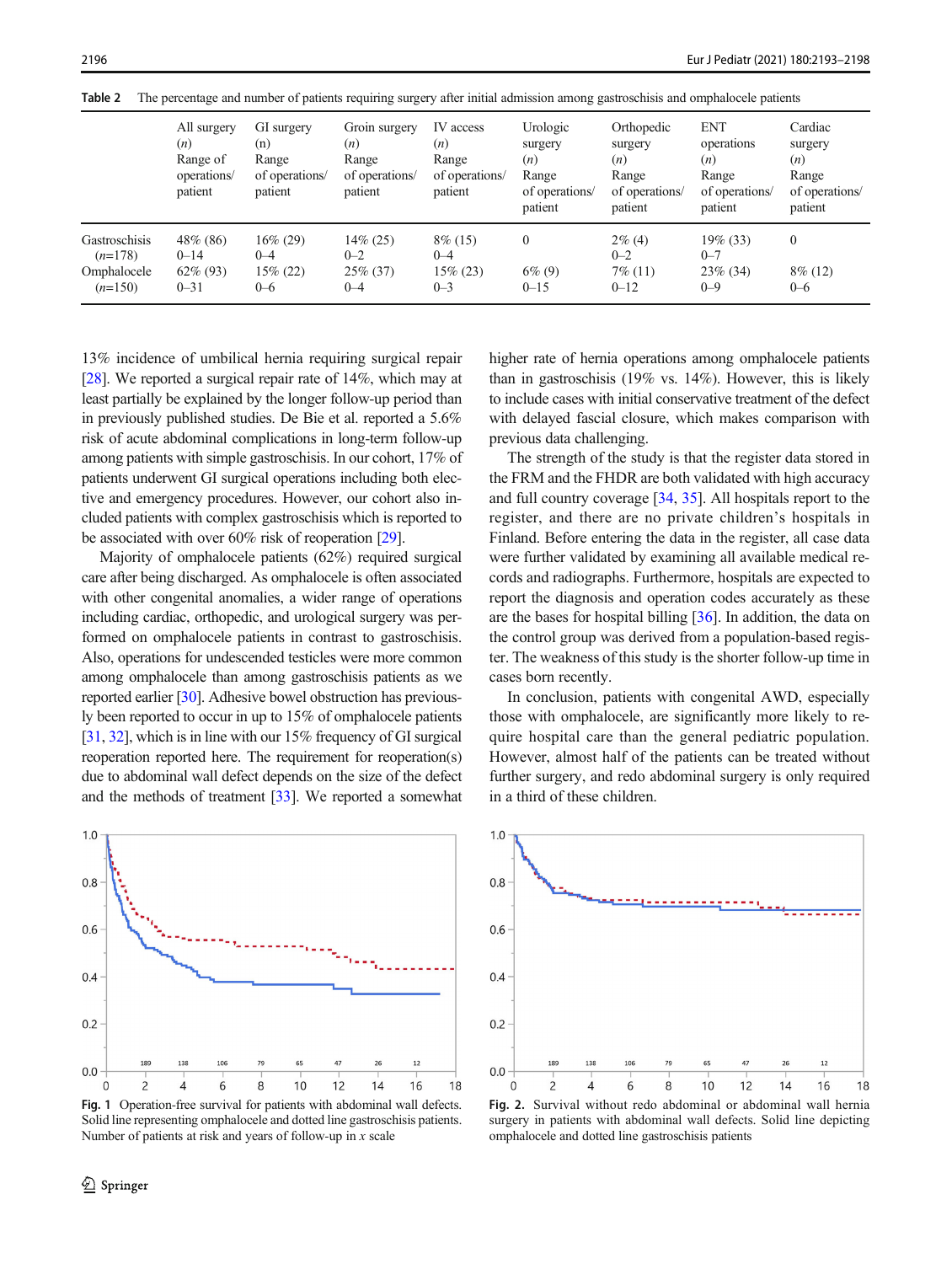Abbreviations AWD, Abdominal wall defect; ENT, Ear, nose, and throat; FHDR, Finnish Hospital Discharge Register; FRM, Finnish Register of Congenital Malformations; GI, Gastrointestinal; ICD, International Classification of Diseases; IV, Intravenous; PIC, Personal identification code; THL, Finnish Institute for Health and Welfare

Authors' contributions All authors contributed to the study conception and design. Material preparation, data collection, and analysis were performed by AR, MG, JS, and IH. The first draft of the manuscript was written by AR, and all authors commented on previous versions of the manuscript. All authors have read and approved the final manuscript.

Funding Open access funding provided by University of Turku (UTU) including Turku University Central Hospital. Dr. Raitio, Dr. Helenius, and Dr. Syvänen report grants from the Clinical Research Institute HUCH, and Dr. Raitio reports grants from the Emil Aaltonen Foundation and Finnish Pediatric Research Foundation.

Data Availability The data that support the findings of this study are available from the corresponding author upon reasonable request.

Code availability JMP Pro, version 13.1.0 for Windows (SAS Institute Inc., Cary, North Carolina, USA).

#### **Declarations**

Ethical approval This article does not contain any studies with human participants or animals performed by any of the authors. The Institute for Health and Welfare and Institutional Review board at Turku University Hospital approved this national register-based study.

Consent to participate Not applicable

Consent for publication Not applicable

Conflict of interest The authors report no conflicts of interest related to the current study. IH has received funding from the Industry outside this study (Medtronic, Stryker).

Open Access This article is licensed under a Creative Commons Attribution 4.0 International License, which permits use, sharing, adaptation, distribution and reproduction in any medium or format, as long as you give appropriate credit to the original author(s) and the source, provide a link to the Creative Commons licence, and indicate if changes were made. The images or other third party material in this article are included in the article's Creative Commons licence, unless indicated otherwise in a credit line to the material. If material is not included in the article's Creative Commons licence and your intended use is not permitted by statutory regulation or exceeds the permitted use, you will need to obtain permission directly from the copyright holder. To view a copy of this licence, visit <http://creativecommons.org/licenses/by/4.0/>.

## References

1. Raitio A, Lahtinen A, Syvänen J, Kemppainen T, Löyttyniemi E, Gissler M, Hyvärinen A, Helenius I (2020) Gastroschisis in Finland 1993 to 2014-increasing prevalence, high rates of abortion, and survival: a population-based study. Eur J Pediatr Surg 30:536– 540. [https://doi.org/10.1055/s-0039-3401797](https://doi.org/10.1055/s-3401797)

- 2. Raitio A, Tauriainen A, Syvänen J, Kemppainen T, Löyttyniemi E, Sankilampi U, Vanamo K, Gissler M, Hyvärinen A, Helenius I (2020) Omphalocele in Finland from 1993 to 2014: trends, prevalence, mortality, and associated malformations-a population-based study. Eur J Pediatr Surg 2020. [https://doi.org/10.1055/s-0040-](https://doi.org/10.1055/s-0040-1703012) [1703012](https://doi.org/10.1055/s-0040-1703012)
- 3. Anderson JE, Galganski LA, Cheng Y, Stark RA, Saadai P, Stephenson JT, Hirose S (2018) Epidemiology of gastroschisis: a population-based study in California from 1995 to 2012. J Pediatr Surg 53:2399–2403
- 4. De Bie F, Swaminathan V, Johnson G, Monos S, Adzick NS, Laje P (2020) Long-term core outcomes of patients with simple gastroschisis. J Pediatr Surg. [https://doi.org/10.1016/j.jpedsurg.](https://doi.org/10.1016/j.jpedsurg.2020.09.008) [2020.09.008](https://doi.org/10.1016/j.jpedsurg.2020.09.008)
- 5. Yazbeck S, Ndoye M, Khan AH (1986) Omphalocele: a 25-year experience. J Pediatr Surg 21:761–763. [https://doi.org/10.1016/](https://doi.org/10.1016/s0022-3468(86)80360-8) [s0022-3468\(86\)80360-8](https://doi.org/10.1016/s0022-3468(86)80360-8)
- 6. Stoll C, Alembik Y, Dott B, Roth MP (2001) Risk factors in congenital abdominal wall defects (omphalocele and gastroschisi): a study in a series of 265,858 consecutive births. Ann Genet 44: 201–208. [https://doi.org/10.1016/s0003-3995\(01\)01094-2](https://doi.org/10.1016/s0003-3995(01)01094-2)
- 7. Koivusalo A, Rintala R, Lindahl H (1999) Gastroesophageal reflux in children with a congenital abdominal wall defect. J Pediatr Surg 34:1127–1129. [https://doi.org/10.1016/s0022-3468\(99\)90582-1](https://doi.org/10.1016/s0022-3468(99)90582-1)
- 8. Biard JM, Wilson RD, Johnson MP, Hedrick HL, Schwarz U, Flake AW, Crombleholme TM, Adzick NS (2004) Prenatally diagnosed giant omphaloceles: short- and long-term outcomes. Prenat Diagn 24:434–439. <https://doi.org/10.1002/pd.894>
- 9. Christison-Lagay ER, Kelleher CM, Langer JC (2011) Neonatal abdominal wall defects. Semin Fetal Neonatal Med 16:164–172. <https://doi.org/10.1016/j.siny.2011.02.003>
- 10. Colvin L, Bower C (2009) A retrospective population-based study of childhood hospital admissions with record linkage to a birth defects registry. BMC Pediatr 9:32. [https://doi.org/10.1186/1471-](https://doi.org/10.1186/1471-2431-9-32) [2431-9-32](https://doi.org/10.1186/1471-2431-9-32)
- 11. Billett J, Majeed A, Gatzoulis M, Cowie M (2008) Trends in hospital admissions, in-hospital case fatality and population mortality from congenital heart disease in England, 1994 to 2004. Heart 94: 342–348. <https://doi.org/10.1136/hrt.2006.113787>
- 12. Fitzgerald P, Leonard H, Pikora TJ, Bourke J, Hammond G (2013) Hospital admissions in children with down syndrome: experience of a population-based cohort followed from birth. PLoS One 8: e70401. <https://doi.org/10.1371/journal.pone.0070401>
- 13. Fitzsimons KJ, Copley LP, Deacon SA, van der Meulen JH (2013) Hospital care of children with a cleft in England. Arch Dis Child 98: 970–974. <https://doi.org/10.1136/archdischild-2013-304271>
- 14. Syvänen J, Helenius I, Koskimies-Virta E, Ritvanen A, Hurme S, Nietosvaara Y (2019) Hospital admissions and surgical treatment of children with lower-limb deficiency in Finland. Scand J Surg 108: 352–360. <https://doi.org/10.1177/1457496918812233>
- 15. van Manen M, Hendson L, Wiley M, Evans M, Taghaddos S, Dinu I (2013) Early childhood outcomes of infants born with gastroschisis. J Pediatr Surg 48:1682–1687. [https://doi.org/10.](https://doi.org/10.1016/j.jpedsurg.2013.01.021) [1016/j.jpedsurg.2013.01.021](https://doi.org/10.1016/j.jpedsurg.2013.01.021)
- 16. Harris EL, Minutillo C, Hart S, Warner TM, Ravikumara M, Nathan EA, Dickinson JE (2014) The long term physical consequences of gastroschisis. J Pediatr Surg 49:1466–1470. [https://doi.](https://doi.org/10.1016/j.jpedsurg.2014.03.008) [org/10.1016/j.jpedsurg.2014.03.008](https://doi.org/10.1016/j.jpedsurg.2014.03.008)
- 17. Risby K, Husby S, Qvist N, Jakobsen MS (2017) High mortality among children with gastroschisis after the neonatal period: a longterm follow-up study. J Pediatr Surg 52:431–436. [https://doi.org/](https://doi.org/10.1016/j.jpedsurg.2016.08.022) [10.1016/j.jpedsurg.2016.08.022](https://doi.org/10.1016/j.jpedsurg.2016.08.022)
- 18. Lap CC, Brizot ML, Pistorius LR, Kramer WL, Teeuwen IB, Eijkemans MJ, Brouwers HA, Pajkrt E, van Kaam AH, van Scheltema PN, Eggink AJ, van Heijst AF, Haak MC, van Weissenbruch MM, Sleeboom C, Willekes C, van der Hoeven